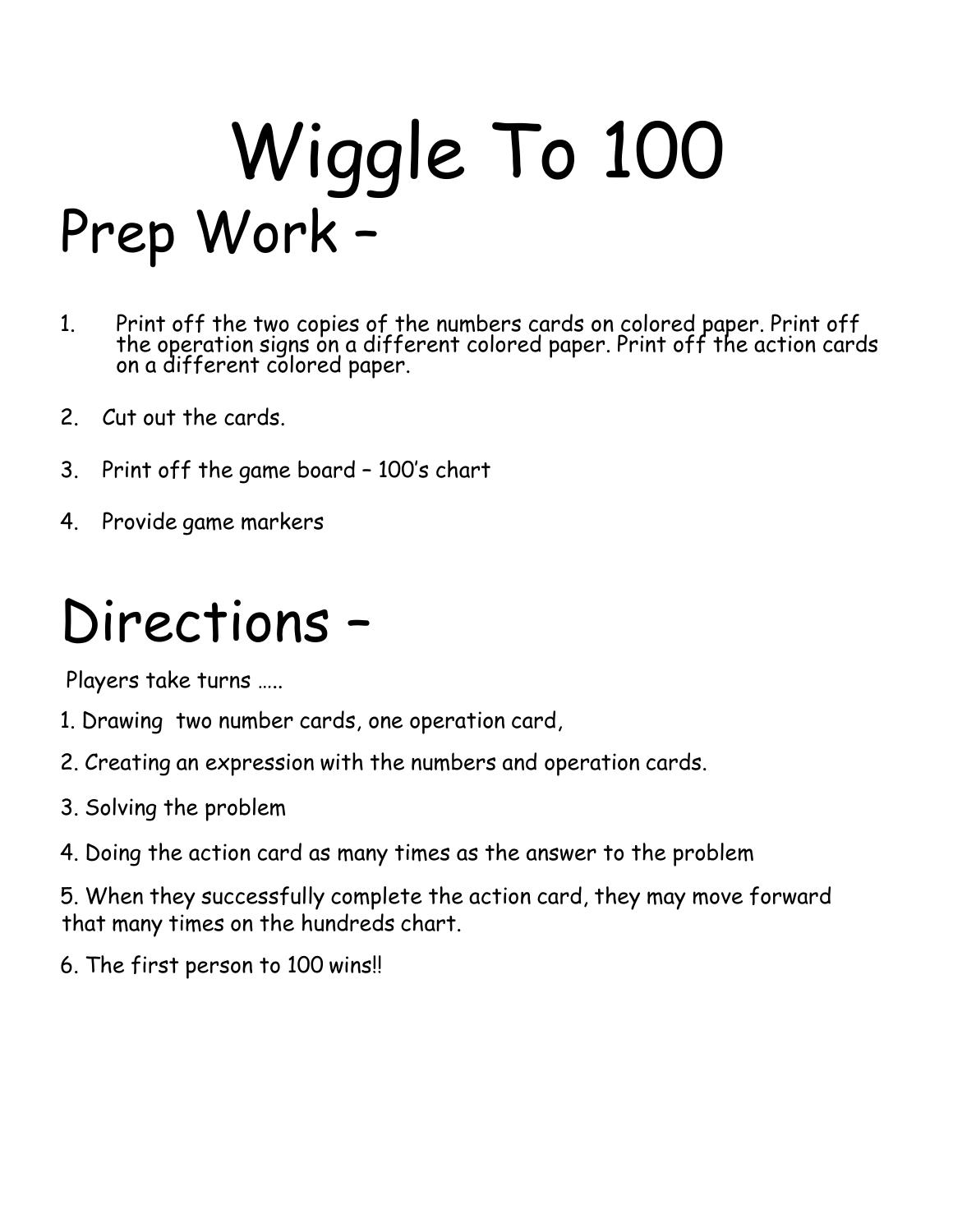|   |         | $\frac{1}{\sqrt{2}}$    |
|---|---------|-------------------------|
| 3 | 4       | $\overline{\mathbf{b}}$ |
| 6 |         | 8                       |
|   | 9 10 11 |                         |

## Number cards: Print two copies in the same color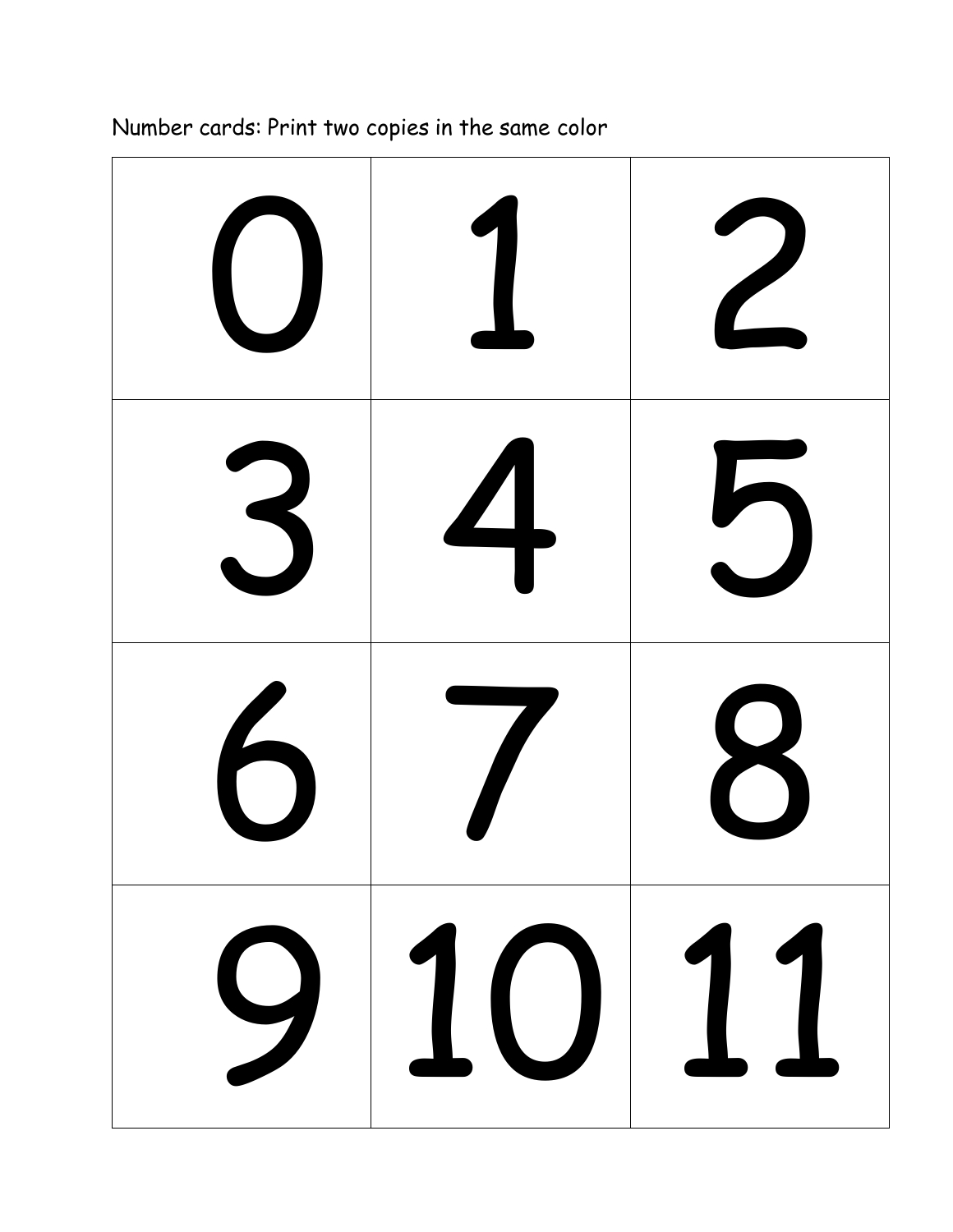#### Operation cards: Print one copy in a different color than the number cards

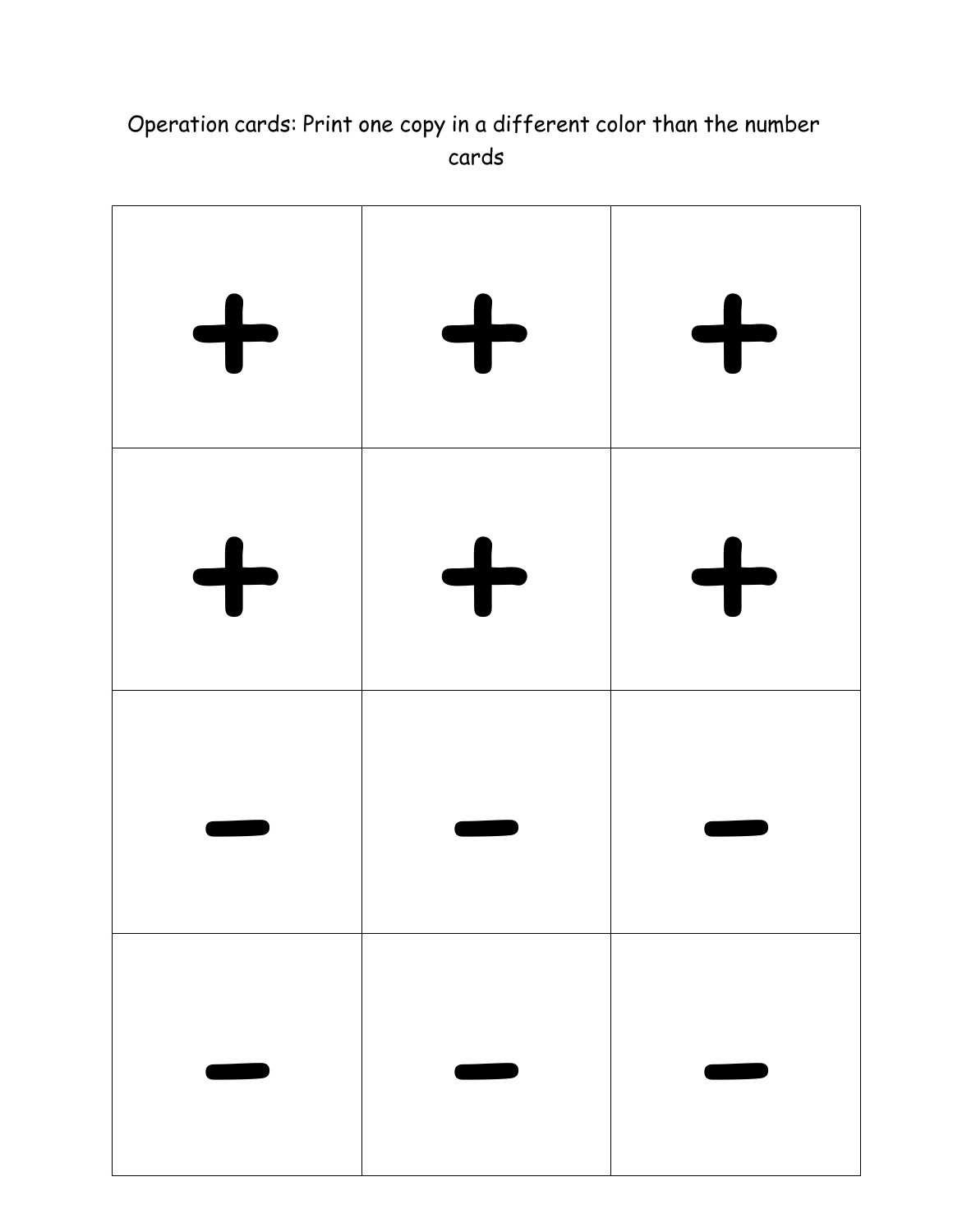| Do sit ups                                                                                                                           | Run in place<br>For<br>Seconds                                              | Do jumping jacks                                                                                                           |
|--------------------------------------------------------------------------------------------------------------------------------------|-----------------------------------------------------------------------------|----------------------------------------------------------------------------------------------------------------------------|
| Touch your right toe<br>with your left arm<br>and then your left<br>toes with your right<br>arm<br>Stand up in between<br>each touch | Touch your chin to<br>your right shoulder<br>and then your left<br>shoulder | Touch your ear to<br>your right shoulder<br>and then your left<br>shoulder                                                 |
| Do big arm circles                                                                                                                   | Do small arm circles                                                        | Lift your arms<br>straight up and then<br>bring them back to<br>your side (do not<br>bend your elbows<br>while doing this) |
| Touch your right<br>elbow to your left<br>knee and then your<br>left elbow to your<br>right knee                                     | Jump while lifting<br>your knees as high as<br>you can                      | Do squats                                                                                                                  |

### Action Cards: Print one sheet in a different color than number and operation cards.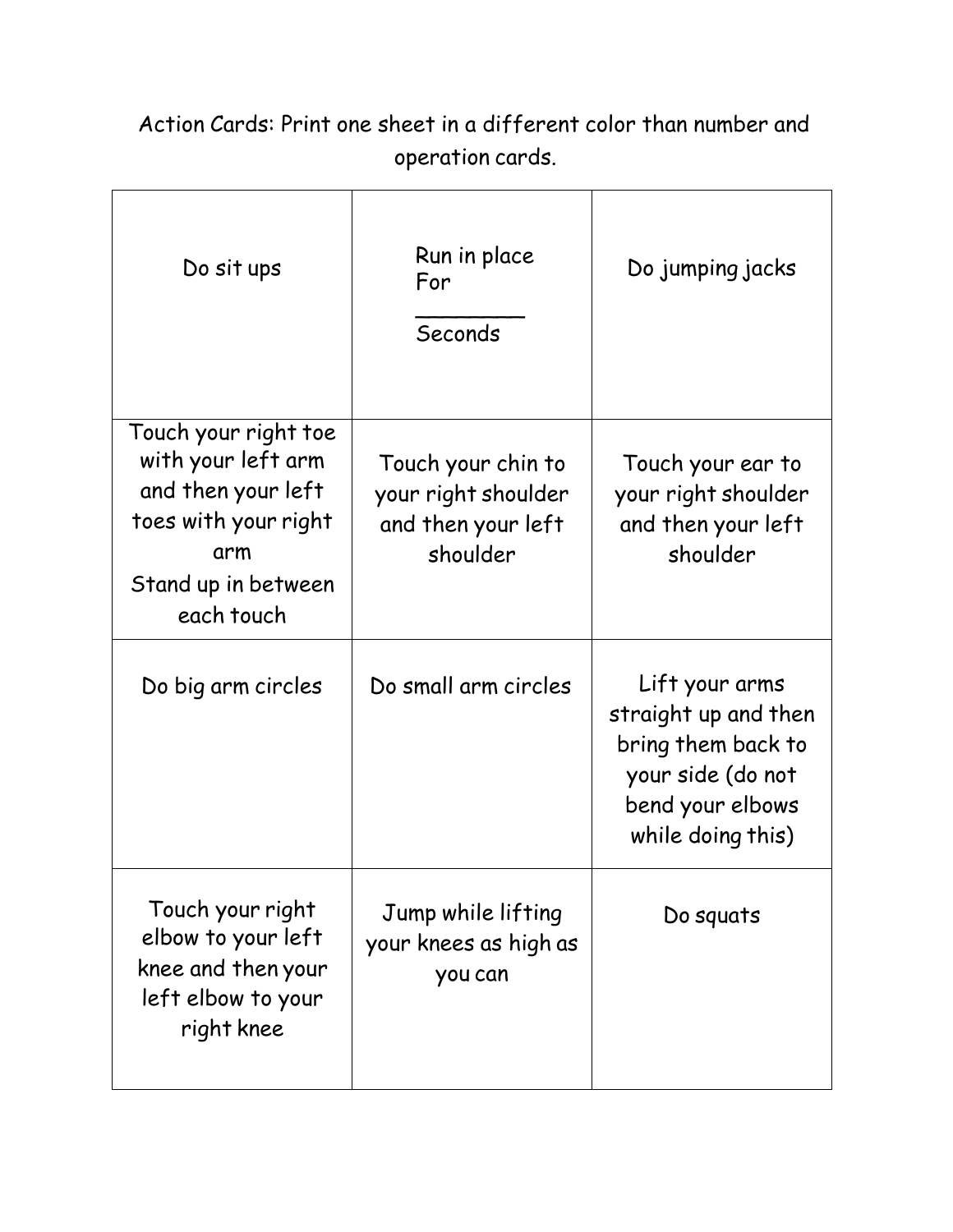| Touch the floor<br>without bending your<br>knees                 | Jump rope                                                                        | Run in place for<br>seconds                                                                   |
|------------------------------------------------------------------|----------------------------------------------------------------------------------|-----------------------------------------------------------------------------------------------|
| Do karate kicks with<br>just one leg                             | Do standing crunches                                                             | Do a kick on the right<br>leg and then the left<br>leg                                        |
| Make 90 degree<br>turns while hoping on<br>both feet             | With straight arms,<br>clap your hands in<br>front of you and then<br>behind you | Kick your right leg<br>and touch your toe<br>with your left hand                              |
| Kick your left leg and<br>touch your toe with<br>your right hand | As you jump try to<br>touch the sky, and as<br>you come down touch<br>the ground | Touch your left elbow<br>with your right hand,<br>and your right elbow<br>with your left hand |